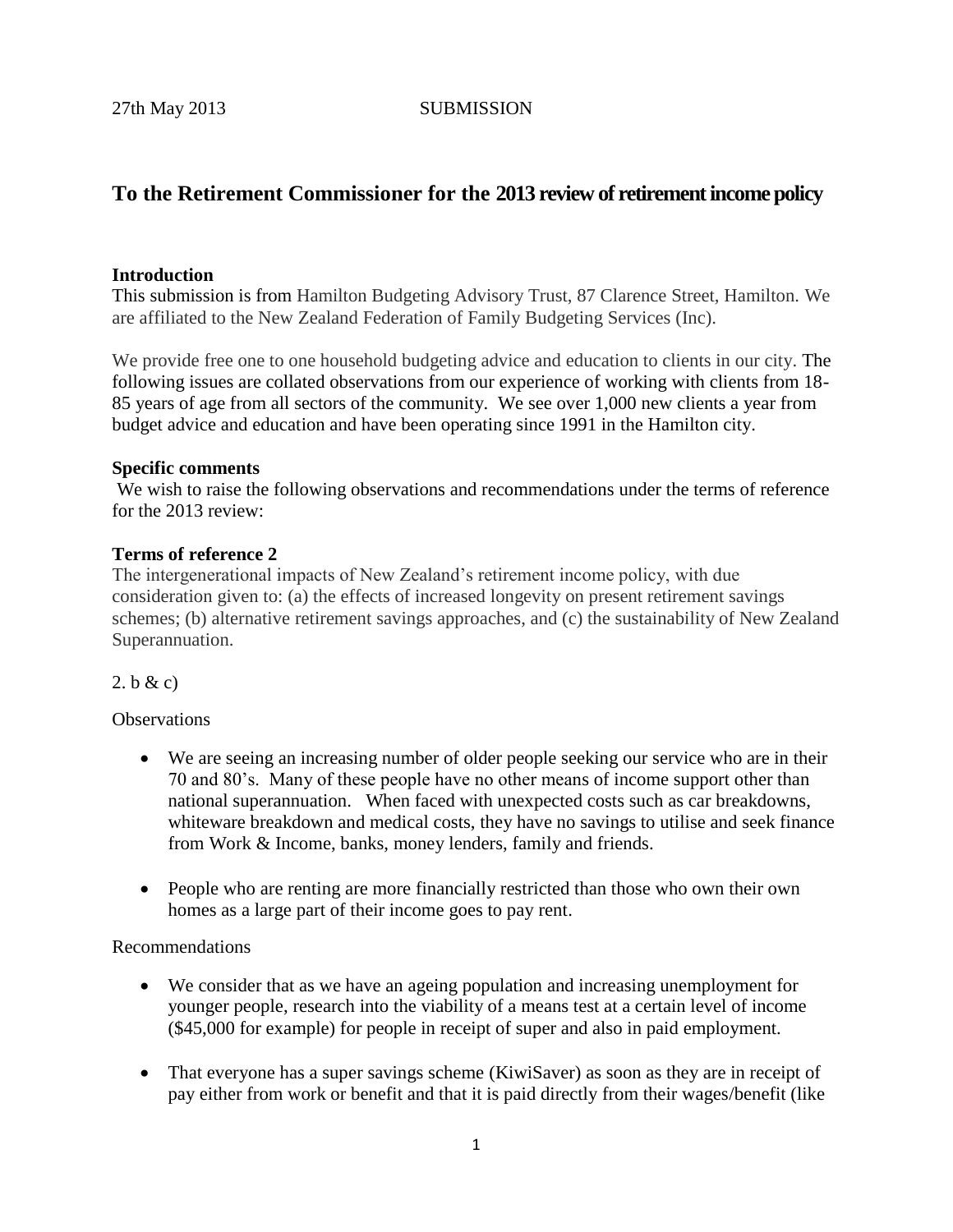PAYE). This is to also apply to the self employed to be paid through the tax system. Saving for retirement would eventually become accepted and people would be less inclined to see it as a savings account. If people do not receive the money in their pay, they do not miss it.

### **Term of Reference 3**

An assessment of the role of private savings for retirement. This assessment should cover: (a) trends in KiwiSaver, particularly withdrawal patterns of those retiring and the issues that these may raise, and (b) the role of the financial services sector in helping to ensure the adequacy of retirement income for New Zealanders.

## 3. a)

## **Observations**

- Each generation of New Zealanders has a different attitude towards saving. Over the last 20 years, the availability of credit has changed people's attitudes towards money and it is very common to have people in the 18-25 age group with significant debt related to credit facilities. Student loans and credit cards have contributed towards this trend.
- Very few of our clients have any money put aside for a 'rainy day', in fact most would be living from pay day to pay day. This is due to either not enough income to save or absence of a saving habit and choosing to spend money.
- Since the introduction of KiwiSaver, we have had a large number of clients applying for KiwiSaver withdrawals to repay debt. Some KiwiSavers consider their KiwiSaver as a 'savings account' and several of our clients have made more than one withdrawal to repay debt. One of our clients, aged 58 years, after being made redundant withdrew all his available KiwiSaver money totaling \$7,000 ostensibly for debt repayment. He paid one debt of \$1,500 and then proceeded to gamble (seen in his bank statement and client's admission) the remainder at about \$1,000 a day and within a week he had spent it all. He is now a beneficiary on unemployment benefit.
- We have had clients whose bank has lent money to them on the proviso that they withdraw their Kiwi Saver money out to pay it back – this has only been where it is their own Kiwi saver scheme (see case summary at end of submission). This bank is actually reinforcing the attitude that KiwiSaver is a savings account.
- A lot of our clients on a benefit lurch from one debt situation to another and once they reach 65 and are in receipt of NZ Super, they are invariably better off and can afford things like medical care, prescriptions, glasses etc.
- For many beneficiaries who cannot manage on their income, the State that is called upon to provide financial support when in need either in the form of advances accommodation supplement, disability etc

#### Recommendations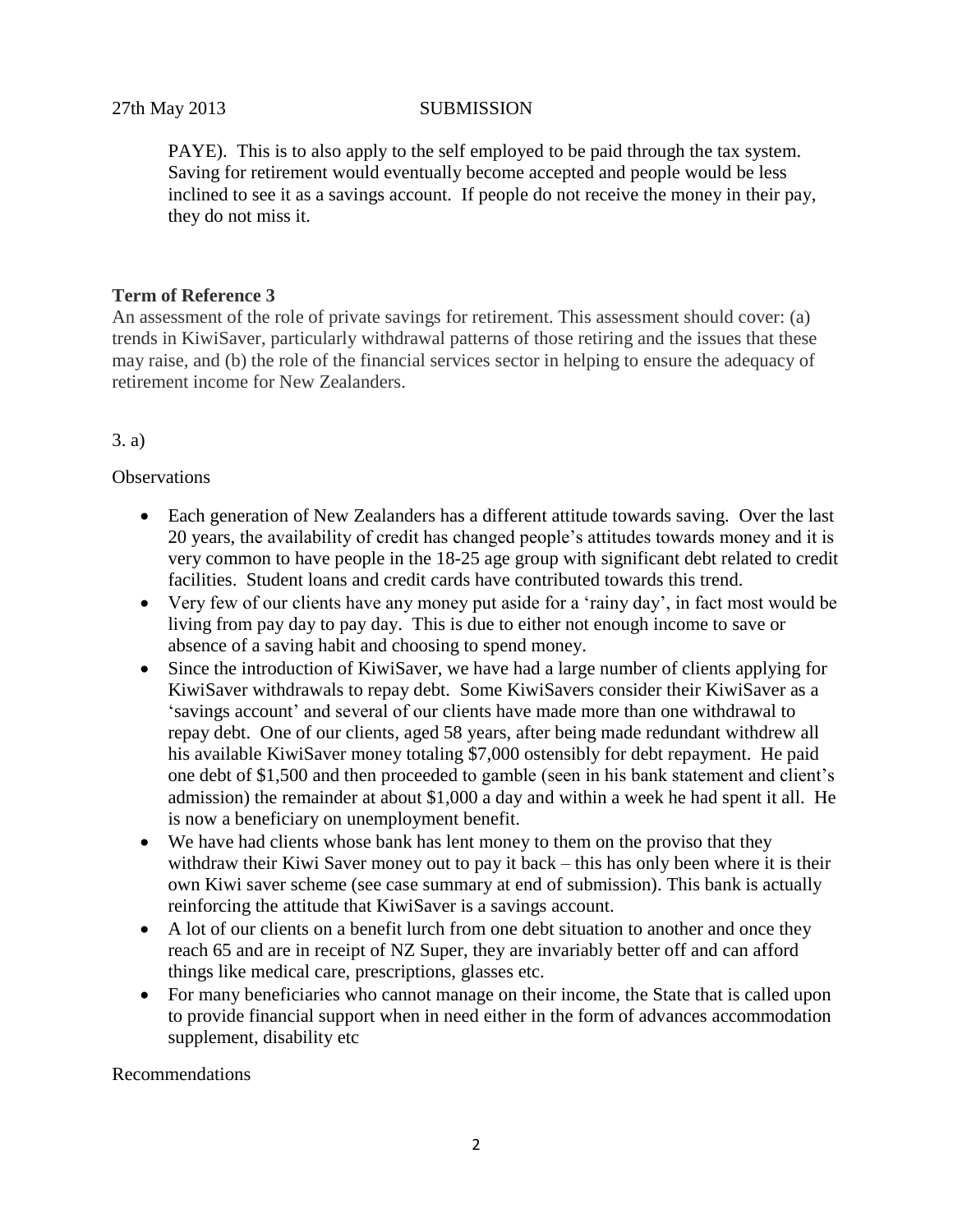- There is a need for increased level of savings across all ages, even more so for retirement. There needs to be a protection provided from their own inability to manage. Attitudes and behavior towards money is often emotional and people need support to not succumb to triggers related to spending.
- Contributions to Kiwi Saver be made mandatory
- Beneficiaries to contribute to Kiwi Saver via their benefit as they have little opportunity to save for themselves on a limited income.
- Increased advertising is required to emphasise that KiwiSaver is a retirement fund for the long term and to supplement the pension when people are older.
- Once a person is eligible for KiwiSaver withdrawal, it needs to be paid out as an annuity on a weekly or fortnightly basis and not as a lump sum. This protects people from themselves, their relatives and friends who can place inordinate pressure on them to give them money.
- KiwiSaver should only be used as a deposit on a home of for hardship provision to withdraw funds in the most extenuating circumstances such as ill health, loss of job etc. not just because someone has got into debt and spent money on things that they did not have the funds for in the first place.
- The KiwiSaver providers seem to operate under different requirements as to what constitutes real hardship. The terms need to be more aligned among providers.

## **Terms of Reference 4**

The contributions made by other policies and programmes, such as in housing and health, to maintaining New Zealanders' retirement income.

#### **Observation**

- Clients who rent their homes face insecurity, financial costs and stress when they have to move. Owning one's own home does contribute to more secure well being in older age.
- Most of our older clients have health issues that require frequent doctor visits and medication, generally requiring more care as they age, especially if they have put off seeking medical help due to the cost and the condition has worsened.

#### Recommendation:

- Development of new and continuation of existing policies and programmes that encourage and assist people into home ownership.
- One way to assist with medical costs is research into the introduction of an incentive to take out medical insurance and have it tax deductable, in the same way donations are treated.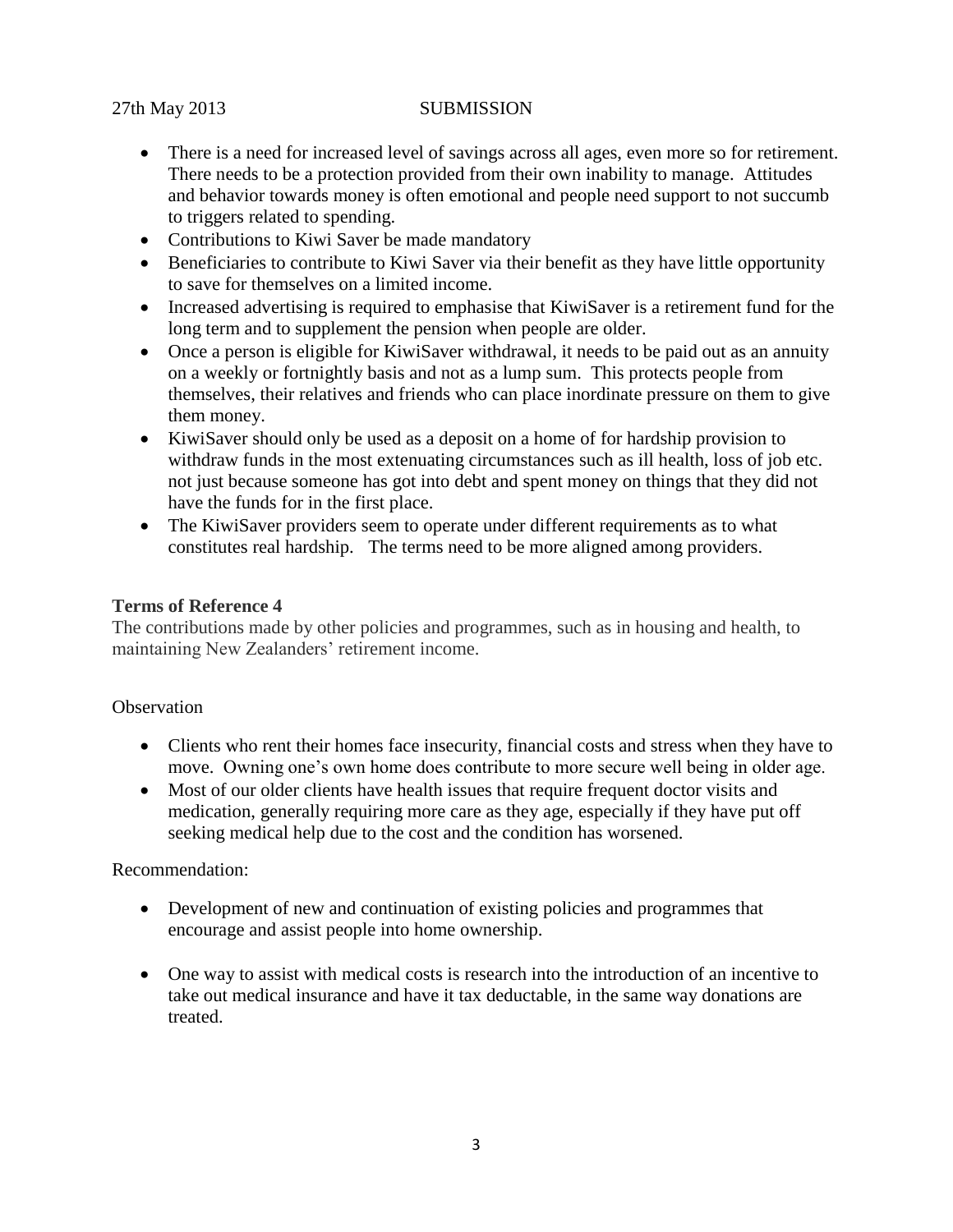## **Terms of Reference 5**

Women's future retirement income prospects.

## 5.

## **Observation**

- Over 60% of our clients are women and many are single parents who have never had paid employment and have spent years child rearing and have not contributed to a retirement scheme. We also see women clients who have taken time out of paid employment for child rearing and have not had the income to save. When returning to the work force, they may have to retrain to upskill and often there are costs associated with work that must be paid such as travel, childcare etc and these will be paid before saving for retirement. Compounding this issue is the fact that women live longer and often struggle in old age when single or widowed as they do not have the financial or emotional support of a partner.
- For women who are working, especially lower paid or part time work, it is usually the day to day living expenses that come before saving and that includes retirement.

## Recommendation

- Anyone in receipt of a benefit makes contributions to KiwiSaver.
- All employees and self employed pay in to KiwiSaver.

## **Terms of Reference 6**

The role of financial education and financial literacy in retirement income policy. 6.

## **Observation**

- The opportunity to teach children how to understand money is being missed by many schools. We have offered financial literacy in Hamilton for the last 15 years and the uptake has been sketchy to say the least. The problems we encounter are primarily related to time, the curriculum is so jammed, unless the content is in the course outline, it is very hard to get into the school to teach these courses.
- For children who come from household where attitudes towards saving and managed spending are not positive; this is a chance to provide them with an alternative view.
- KiwiSaver is seen by a lot of younger people (18-25 years) as a positive scheme and this needs to be built on.
- Among the majority of our clients who want to make withdrawals from their KiwiSaver funds, there is an attitude of "It's my money and I want it" that prevails. It is viewed as a savings account.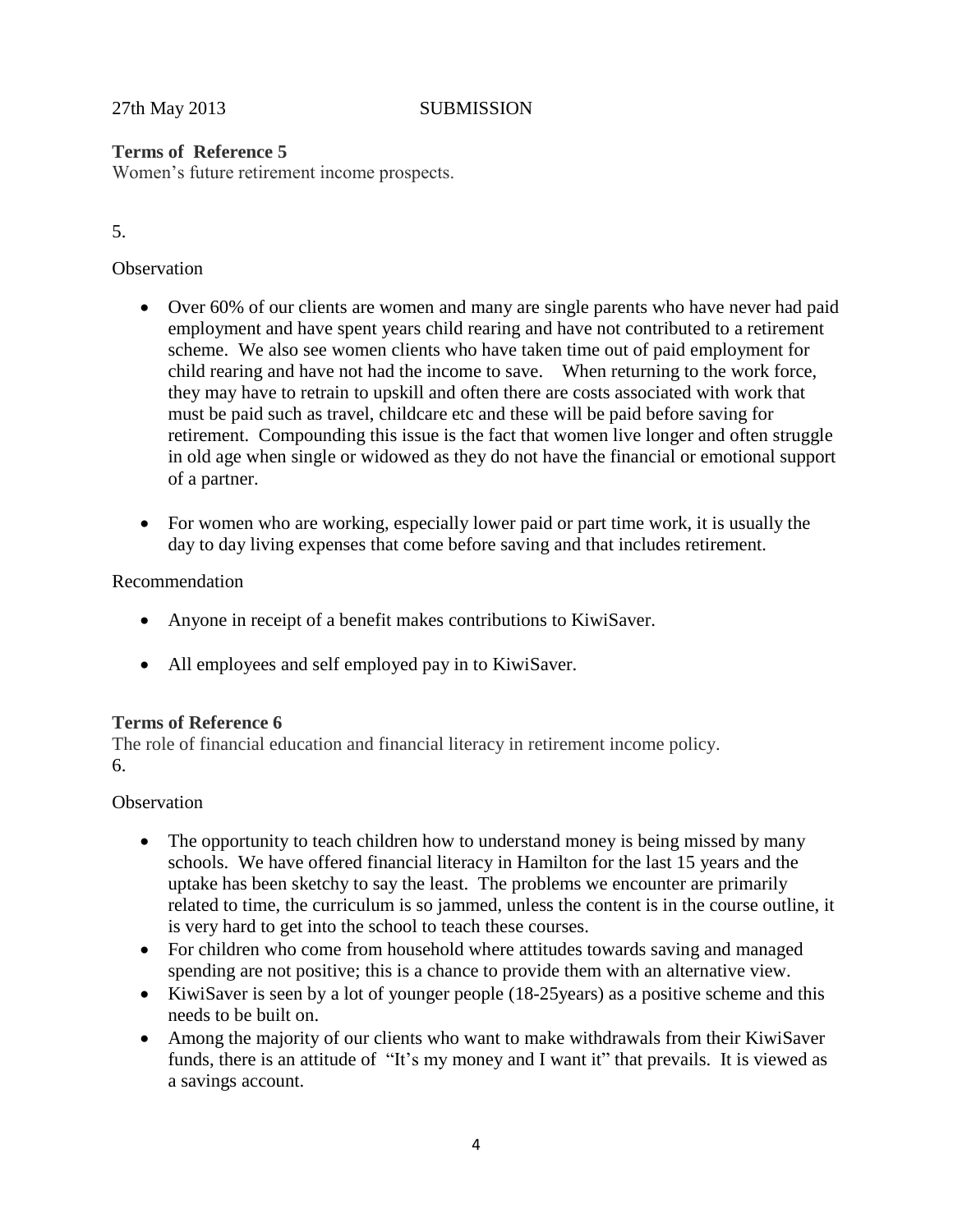## Recommendation

 Financial Literacy should be a compulsory part of the curriculum starting from a young age and built on as they children progress. It should not be left up to the teacher whether the children get the information or not. There needs to be more education about the absolute essential aspect of saving for retirement and eventually it would become the norm.

## **Further Recommendations**

- It would be good to see NZFFBS or another independent organization be given the role to take over the decision making on serious financial hardship cases for withdrawal in KiwiSaver. Budgeters know how to access information that provides a full picture of household finances.
- "Saving is a luxury" is often bandied about and is the prevalent attitude of many that come through our office. It is incredibly hard when funds are tight, so if it is taken along with PAYE, it is more acceptable.
- We support the areas for attention (p.30) on KiwiSaver to inform policy identified by Maier Dwyer's paper 'The place of KiwiSaver in New Zealand's Retirement Income Framework'.
- We need policy that all parties agree and adhere to especially when governments change.

## **Summary of Case to Withdraw KiwiSaver Funds**

This is a summary of recent case with a client regarding a bank suggesting a client withdraw from his KiwiSaver funds to repay debt.

We have a client with mental health issues (previously gone bankrupt) who comes to see us when he gets into trouble with his creditors. He works at a local supermarket collecting trolleys and makes on average just under \$500 a week wage. It is obvious from his bank statement that he spends a lot of his money at dairies on V drinks and regularly borrows money from Cash Converters.

He recently came in to see us and the first thing he asked about was how do I go bankrupt? Our budget adviser asked questions to find out why he wanted to do this again and he told her that he had got into debt and had changed his bank to the National bank. They set up an account and AP's for his rent etc and as he owed money to his previous bank and Instant Finance, they paid these creditors with an overdraft of \$6,000 on the proviso he applied for his KiwiSaver funds to repay them! In the meantime they would be taking money out of his account each week to pay off the overdraft.

The adviser spoke to him about other options but he wanted to go ahead with what the bank wanted him to do so our adviser helped him apply to withdraw his KiwiSaver funds.